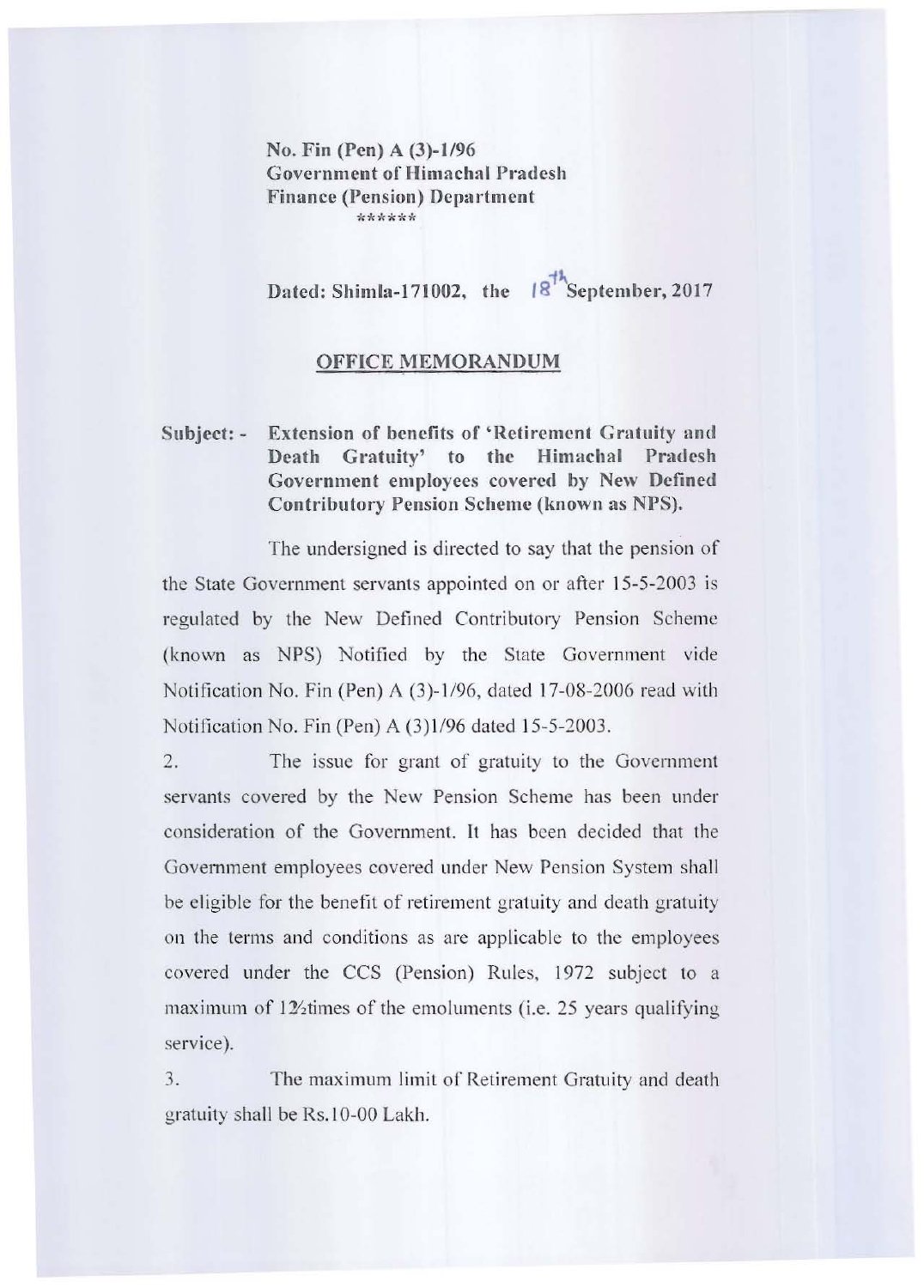4. This order will be applicable to those Himachal Pradesh Government employees who joined service in **Government Departments on regular basis on or after \5-5-2003 and arc covered by the New Defined Contributory Pension Scheme**  (known as New Pension Scheme) Notified by the State Government vide Notification No. Fin (Pen) A (3)-1/96 dated 17-8-2006 read with Govt. Notification No. Fin (Pen) A (3) 1/96dated 15-5-2003.

5. These orders shall take effect from the date of **publication in the Rajpatra.** 

> Addl. Chief Secretary (Finance) to the **Government of Himachal Pradesh.**

> > $-th$

 $CKal$ <sup>-</sup>

To

## **All Administrative Departments Covernment of Himachal Pradesh.**

**Visit Finance Department - www.himachal.gov.in/finance/** 

|  | No. Fin (Pen) A (3)-1/96 | Dated: 8 September, 2017 |
|--|--------------------------|--------------------------|
|  |                          |                          |

- 1. The Principal Accountant General (Audit), H.P. Shimla-71003.
- **2. The Accountant Genera l (A&E) Himachal Pradesh**  Shimla-1 71003
- **3.** The Resident Commissioner, Himachal Pradesh, Himachal Bhawan, 27- Sikandra Road, New Delhi-110001.
- 4. Executive Director, Pension Fund Regulatory & Development Authority, First Floor, ICADR Building, **Plot No.6 Vasant Kunj Institutional Area, Phase-II, New**  Delhi- I 10070.
- **5.** Director, National Securities Depository Ltd.,  $4^{\text{th}}$  Floor, A-Wing, Trade World, Kamala Mills compound, Senapati Bapat Marg, Lower Parel Mumbai-400013.
- **6. AI] Divisional Commissioners in lIimachal Pradesh.**
- 7. All Heads of Departments in Himachal Pradesh.
- 8. All Deputy Commissioners in Himachal Pradesh.
- 9. The Registrar, H.P. High Court, Shimla-171001.
- **10. All District and Session Judges in Ilimachal Pradesh.**